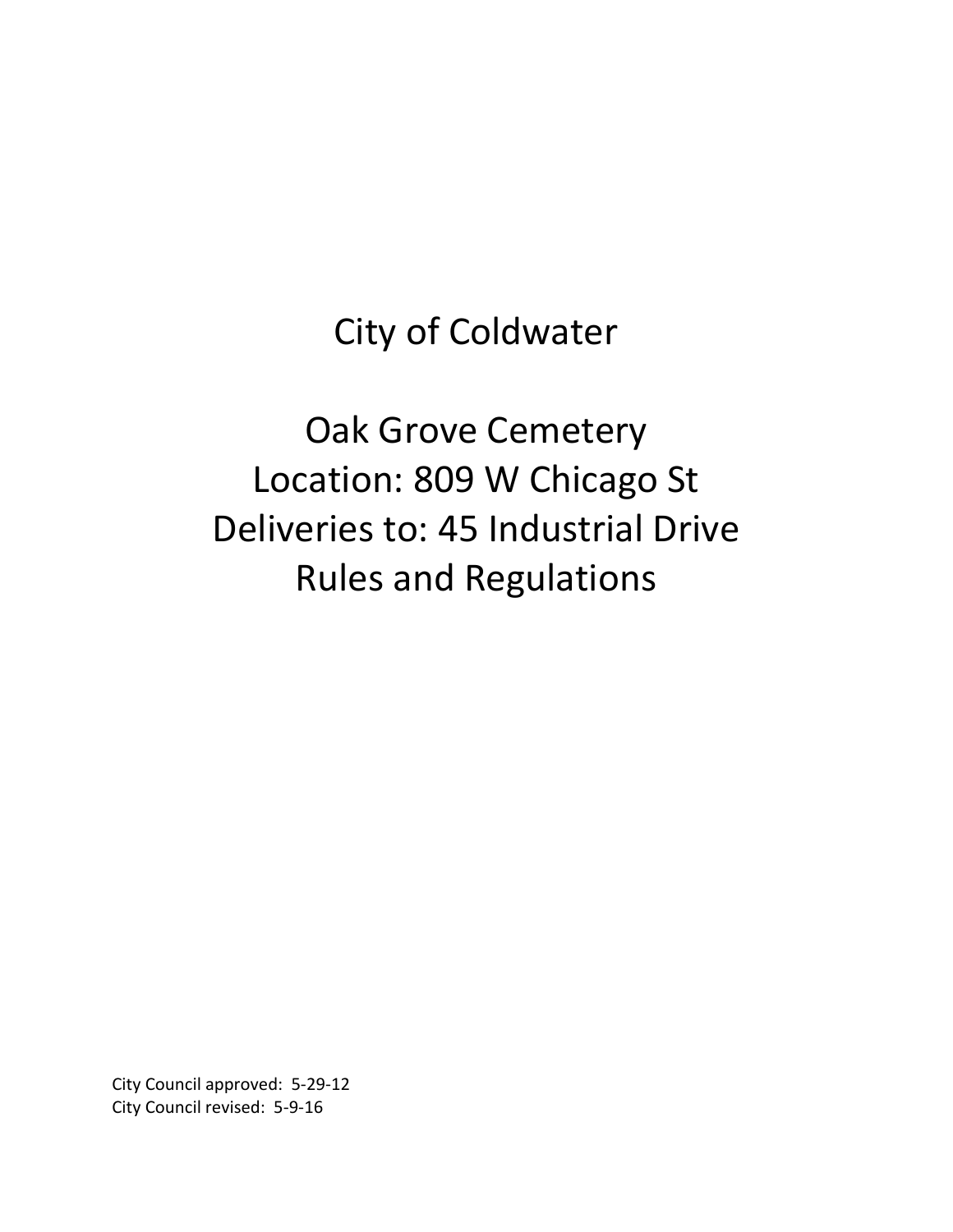## **History**

The ground now known as Oak Grove Cemetery was purchased on June 6, 1854, by George A. Coe, who organized a company known as Oak Grove Cemetery Association, for the purpose of platting a cemetery and selling lots there for burial purposes. On July 11, 1855, the Village (now City) of Coldwater purchased the property rights and title of the company, and it has since remained the property of the City of Coldwater. When more ground was needed, ninety-five acres was purchased known as the First Addition and was platted in 1873 and is located north of US-12. The balance, or Second Addition, is located south of US-12.

The care and management of the cemetery was under the Board of Cemetery Trustees from 1897 until 1957. In February, 1957, the responsibilities of the board were expanded to include the care and management of the street trees and parks and its name was changed to the Board of Cemeteries and Parks. This board remained in control until July 1, 1961. At that time, because of the new City Charter, the management of the cemetery was placed under the Director of Cemeteries and Parks and subject to the control of the City Manager. This type of organization was in effect until July of 1985, when a Department of Municipal Services was formed by the City Council. This department includes the cemeteries, parks, forestry and street divisions under a department head known as Director and is subject to the control of the City Manager.

## **Introduction**

It is the objective of the City to sustain Oak Grove Cemetery as a beautiful, quiet place, sacredly devoted to the interment and repose of the dead. These rules and regulations were adopted in order to achieve this objective.

For the benefit and protection of the Burial Rights' Holders collectively, it is necessary for the cemetery to enact certain general rules and to exercise reasonable control over individual lots. Not all people are blessed with a sense for the fitness of things and the rights of others. The following rules permanently safeguard the Burial Rights' Holders from detracting features in the cemetery. Without such rules and regulations there would be mistakes and abuses. Anything that would mar the general beauty and harmony of the cemetery must be avoided.

## **Terms**

| City:                  | The term "City" as used herein shall be construed as meaning the City<br>of Coldwater.                                                        |
|------------------------|-----------------------------------------------------------------------------------------------------------------------------------------------|
| Cemetery:              | The term "Cemetery" shall mean Oak Grove Cemetery and any other<br>Cemetery owned by the City.                                                |
| Burial Rights' Holder: | The term Burial Rights' Holder is intended and shall be construed to<br>mean the owner of burial rights, the owner of burial privilege or the |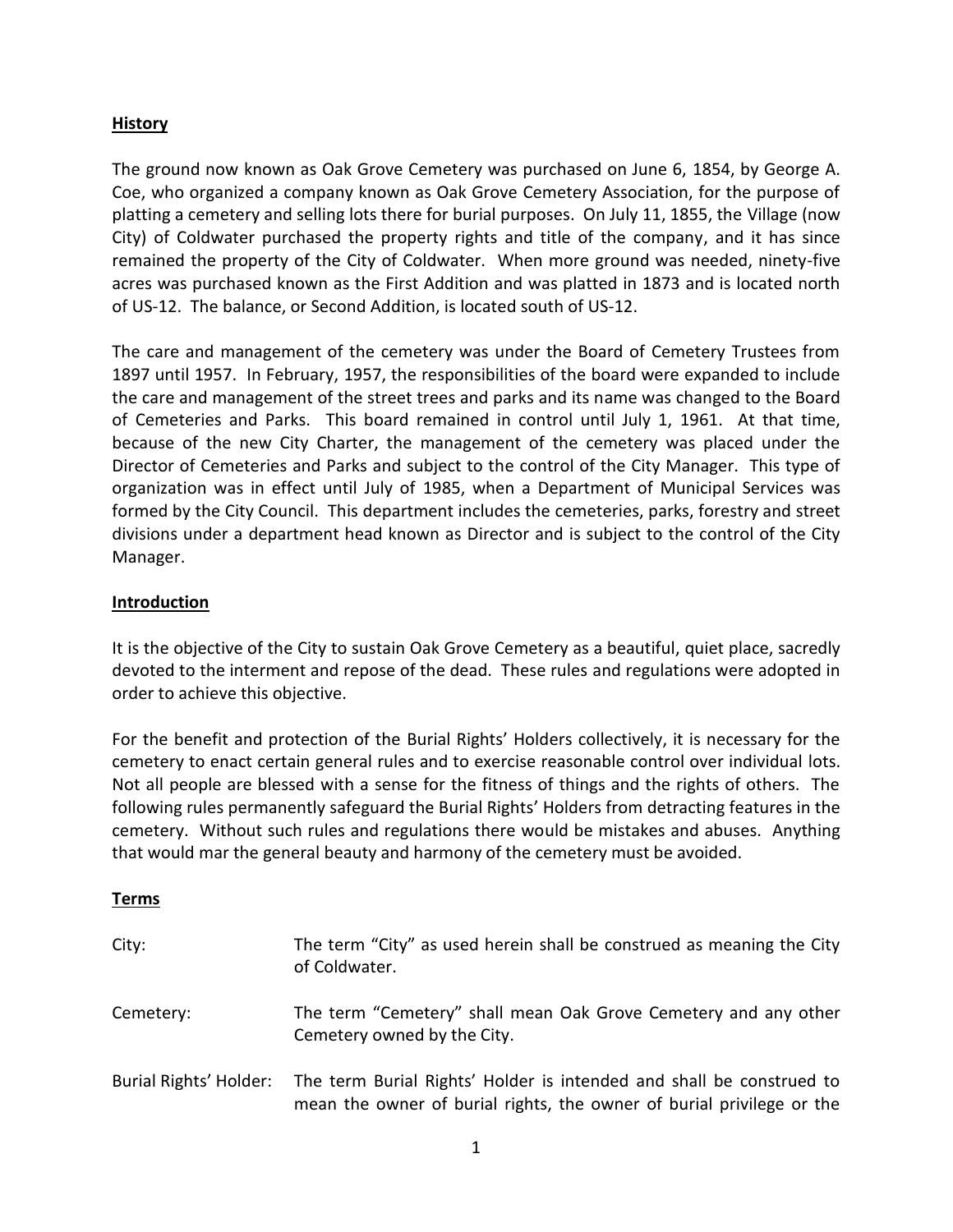collateral right of use of any burial lot purchased from the City for a consideration evidenced by a "Burial Right Certificate" or by the proven and recognized descent or devise from the original owner where same is placed on record with the Cemetery.

- Lot: The term lot shall include complete or partial burial lots and single graves in the cemetery.
- Director: The term Director shall mean the Department of Municipal Services Director or his assistant, or any other person in charge of the Cemetery as authorized by the City Manager.

## **Sale of Burial Rights**

Burial lots are available in the South Cemetery. They must be paid in full at the time of purchase. Purchase of Burial Rights only gives the right and privilege to make interments in the lot. The Burial Rights' Holder is purchasing the privilege to make interments in that lot and is not the owner of the ground. Construction of memorials is subject to the rules and regulations now in force or which may hereafter be enacted by the City. Purchasers will receive a "Burial Right Certificate" after payment of the lot price. However, no more than one lot or single grave shall be sold to one person, except by permission of the City, and no person is allowed to speculate in said lots.

## **Transfer of Burial Lots**

Burial lots may be transferred only upon written permission of the City or agent of the City endorsed upon the original certificate. All applications for transfer rights must be accompanied by a statement showing good and sufficient reasons for such transfer and in no instance will such transfer be permitted where the purpose is speculative or where such transfer would seem undesirable.

All burial right transfers must be recorded with the Cemetery office and the City Clerk, for the City will not recognize persons whose names are not recorded.

## **Perpetual Care**

The purchase price of every lot and single grave includes Perpetual Care, and such care is made a part and condition of each sale. This Perpetual Care includes the mowing of the lots and graves at reasonable intervals, the seasonal cleaning of leaves and other debris from the lots, and also the regrading and reseeding of sunken graves. It, therefore, provides all the essential requirements of a well-kept lot without further expense to the Burial Rights' Holder.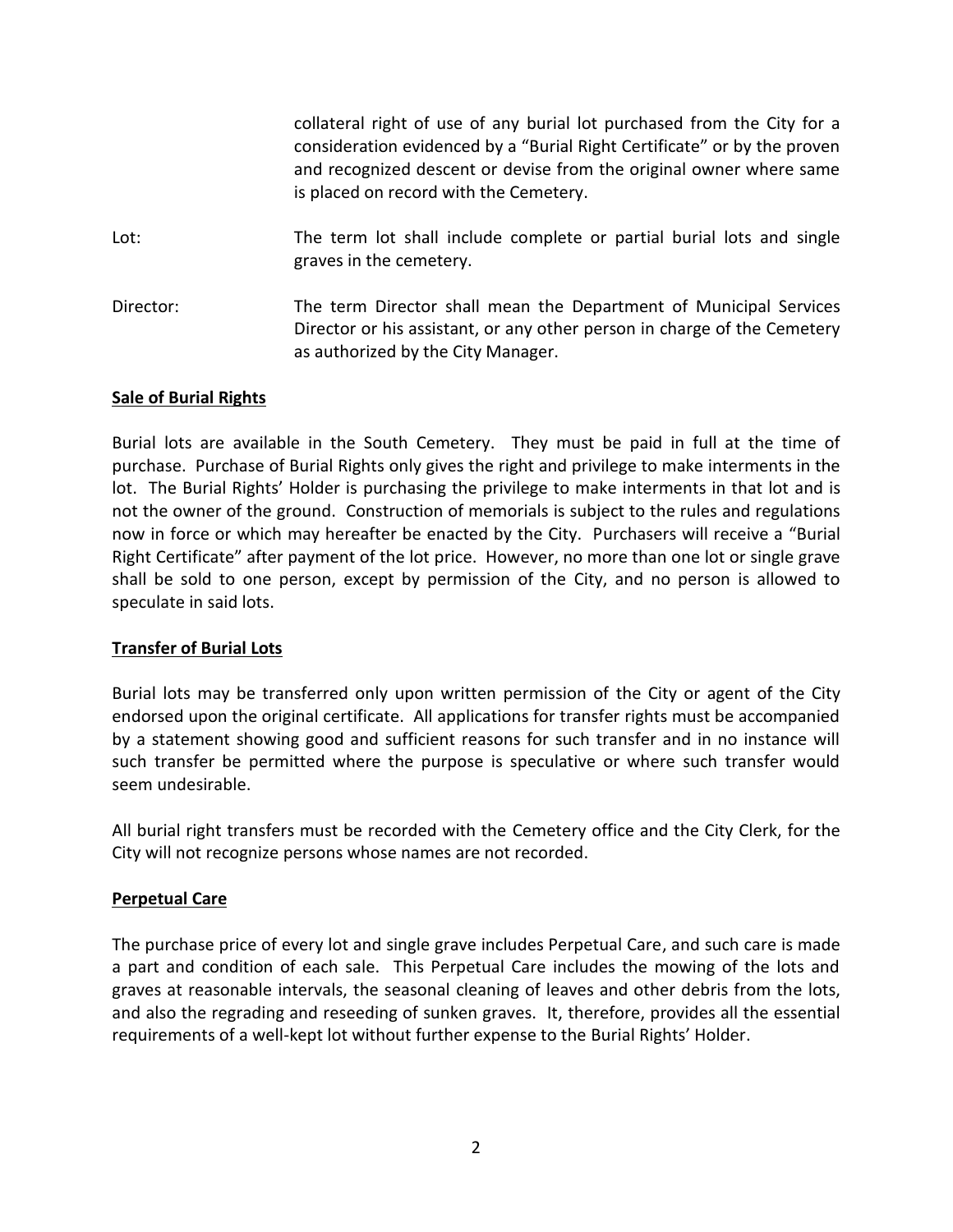## **Interments**

Burials will be made upon the presentation of a written order, signed by the Burial Rights' Holder or heir, and the burial permit signed by the City Clerk as required by law. No burials will be made on Sundays and Legal Holidays, except when ordered by the Health Department. Interments are for human remains only.

Notice of at least eight working hours in advance of the funeral must be given in order to prepare for the burial. All funerals and interments within the Cemetery grounds are under the direction of the Director or his assistant. The City will not assume responsibility for errors in opening graves when orders are given by telephone. Orders received from Funeral Directors for the opening of graves will be construed as orders from the Burial Rights' Holder. As soon as flowers or emblems used at interment services become unsightly, they will be removed, and no responsibility for their return to Burial Rights' Holders will be assumed. Cemetery employees will make all interments. Grave openings five feet and more in length will be classed as adult size. Strangers shall not approach the grave at which a funeral is being conducted.

The use of wooden boxes for interment purpose will not be allowed. A vault must be used with each interment. The vault must be made of a durable material approved by the City or Cemetery staff.

Cremations must be buried in an approved container.

#### **Removals or Disinterments**

The City holds that burial space once used, becomes sacred ground, and the City shall refuse to open the grave or disinter a body except with the written permit from the County Health Department, which has the signatures of the husband, wife, father, son or daughter and is only for good cause. The City reserves the right to refuse such a request unless there is a permit from the County Health Department.

#### **Monuments and Markers**

All monuments and markers are to be constructed of recognized durable granite or standard bronze and certain durable grades and finishes or marble. The City will assume no responsibility for damages in case of the stone being unintentionally chipped or marked in the regular course of lot care.

No monument or marker shall be installed without the written approval of the City, who shall designate the location of such monument or marker. Burial Rights' Holders should not close the purchase of any monument or marker until they have advised the City of the size, style and material and ascertained that the rules permit its erection. The City will not be responsible for the loss to the Burial Rights' Holder caused by rejection of any monument or marker when regular application for setting has been neglected or overlooked before the order was placed.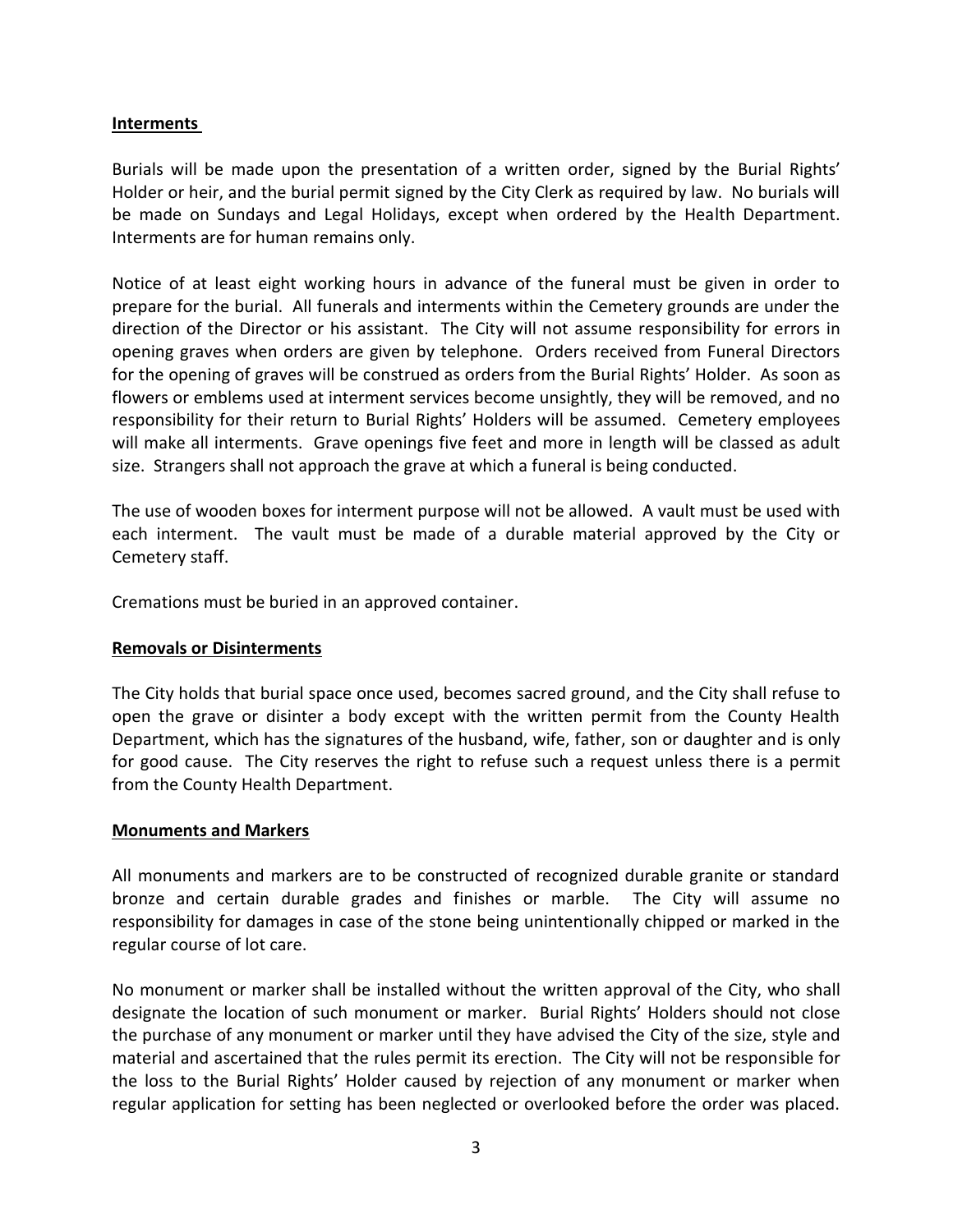Great care should be taken in selecting the design for monuments and markers. The design should be chosen with reference to its surroundings, consideration being given to the number, size and character of other memorials in proximity to its location.

Monuments are to be set along the monumental line only on burial lots that have monument privileges, one monument on each of such lots. Markers are to be set along the marker line, and there shall be only one marker on each grave. No marker or monument shall be placed other than in the designated row, except a flush marker 12" x 24" may be placed off the marker or monument line for burial of cremains. Up to four cremains with a single marker may be placed on a single grave. All markers are not to be more than 16" or less than 4" high and shall not exceed 12" in thickness. Double markers shall not exceed 42" in length. The size of markers for baby graves in Sections 12 and 25 shall be  $16'' \times 8'' \times 6''$ , and such markers shall be made of gray granite. Markers shall consist of one piece or part only, with the bottom being straight across. All markers placed on the same lot are to be alike in color and style, unless the City gives permission to do otherwise.

Special rules for Sections 16, 17, 18 and 19 are as follows: All markers are to set flush with the ground and are to be single markers. Adult markers are to be 24" x 12" and baby markers 18" x 10". Monuments are to be positioned as indicated on the plat of the sections and to cover no more than four percent (4%) of the lot area. Monuments placed on the ten-foot-wide "Garden Companion" lots are to have a two by three-foot face area. In order to guarantee good work and for the protection of the Burial Rights' Holder and the general welfare of the Cemetery, all monument and marker foundations are to be constructed by Cemetery employees and charged to the person or firm ordering the foundation. No monument or marker can be removed from any lot without the consent of the City.

Special rules for Sections 7 and 9 are as follows: There is no planting of flowers permitted in these sections. Flowers are to be in urns only. One urn per lot is allowed and is to be placed by the monument or marker. No bushes are allowed except on corner lots. Monument and marker allowable sizes: A five-foot-wide monument on four grave lots (14" wide), a four-footwide monument on two grave lots (12-14" wide), a 42" marker on two grave lots, a 12" x 24" marker on a single grave.

# **Veteran's Markers**

In an effort to honor and ensure no veteran's burial space goes unmarked, cemetery crew will at no charge to the family install the foundation for a Veteran's Administration VA-provided plaque. If there is to be a regular marker/monument on a single grave, or in the case of a double marker/monument for a two-grave lot, such VA-markers should be incorporated into the regular marker/monument whenever possible, as only one marker is allowed per burial space or one monument per lot.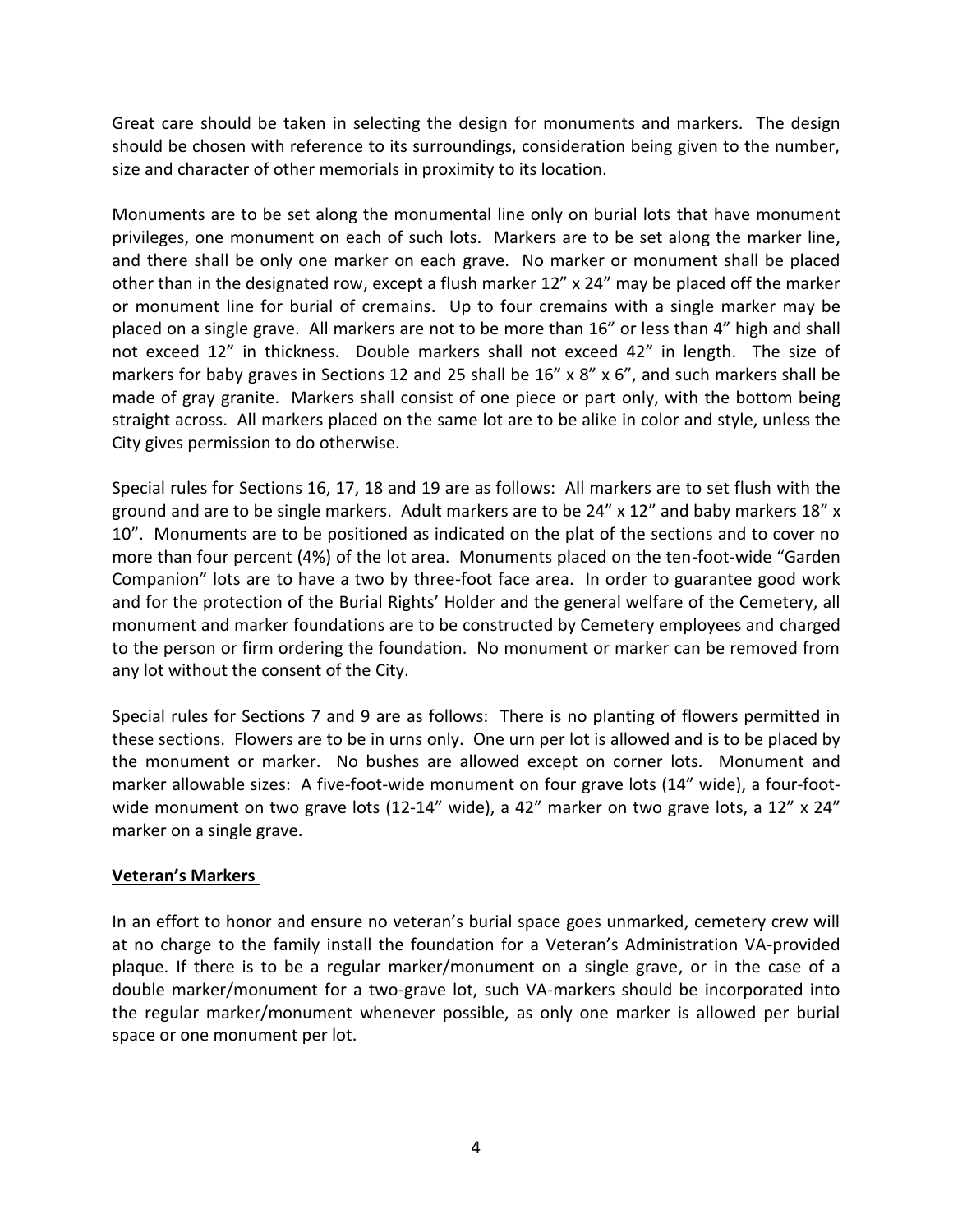## **The National Flag**

All flags placed on grave sites must be in good condition and mounted properly on removable poles or receptacles. The City will not assume responsibility for placement, loss or damage.

Flags will be allowed in accordance with Public Law 829 (The United States Flag Code).

Flags,  $3' \times 5'$ , must be of removal type with permanent flush-type flag pole receptacles. The flag pole receptacle will be installed and furnished by the Cemetery upon the Burial Rights' Holder's request. The Burial Rights' Holder will be billed for the cost of the receptacle and the installation. Poles shall not exceed nine feet and be not less than eight feet.

Procurement, raising, lowering and storage of the flag and pole are the Burial Rights' Holder's responsibility. These flags may only be flown from sunrise to sunset.

The placement of the small veteran flag, size  $11''$  x  $16\frac{1}{2}''$ , is the responsibility of the veteran organizations. These flags may fly for five days—the two days prior to Memorial Day, Memorial Day and the two days following Memorial Day.

All existing permanent type flag poles and flags will be allowed to remain on grave sites and be permitted to fly on a continual basis from Memorial Day until mid September, unless it becomes apparent to the City or Cemetery staff that specific flag poles are not in use. A sevenyear period of non-use of any specific permanent type flag pole may result in removal of that specific pole. Notification to Burial Rights' Holder of neglect on said poles will be attempted at the end of a seven-year period.

## **General Provisions**

No artificial decorations shall be placed on any grave or lot without first having written approval from the City.

The City reserves the right to perform all work for the care and upkeep of all lots and graves.

No person shall leave any refuse in the Cemetery, except as they deposit it in the places provided.

Cemetery speed limit is fifteen miles per hour.

Flowers, wreaths or emblems will be removed as soon as they become unsightly. This includes flower pots left on the graves of the flush sections (Sections 16, 17, 18 and 19). Management is not responsible for items that have been removed. Cutting or otherwise disturbing sod is prohibited.

No additional mausoleums are allowed.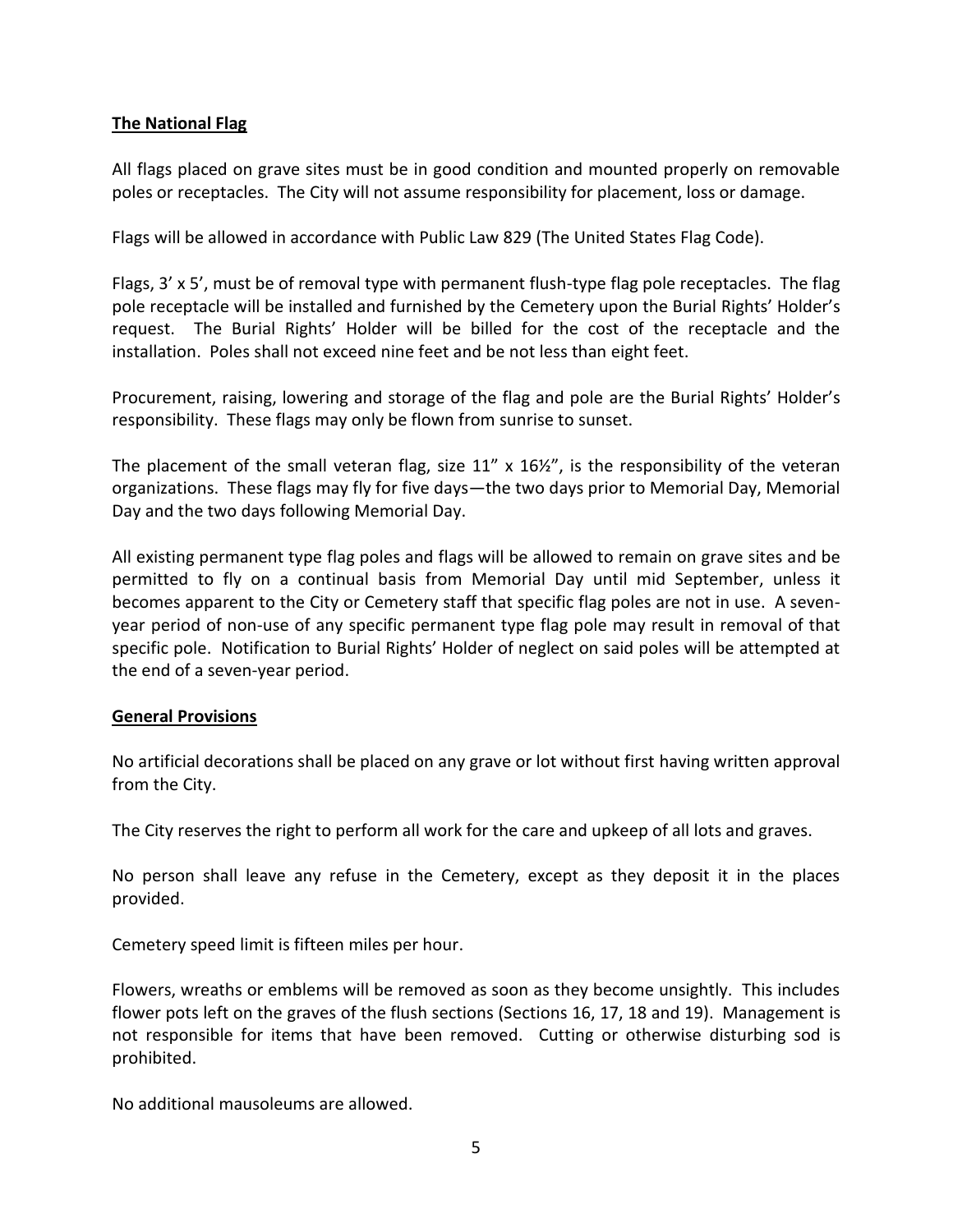Picking the flowers, wild or cultivated, breaking or injuring any tree, plant or shrub, or in any way injuring any monument, headstone, vault, or ornament, or other structure or property within the Cemetery is prohibited and will be prosecuted under State law.

Urns are the liability of the Burial Rights' Holders and are governed by the rules and regulations of the Cemetery. Vases or urns not properly painted or otherwise cared for and such as are not filled with the plants by June 25 of any year, will be removed from the section. These vases or urns will be kept for a two-year period and, if not called for, can be disposed of by the Cemetery.

Flower urns are to be set on a concrete base and placed either on the monument line or the marker line. Such concrete bases are to be installed flush with the ground and are to be large enough to extend at least two inches beyond the outside edge of the bottom of the urn.

Vases or urns placed on the flush sections (Sections 16, 17, 18 and 19) are to be no higher than 12" and of one piece. There can only be one vase or urn on a lot in the flush sections.

Cut flowers will be allowed at any time when suitably placed. The City suggests the setting of the patented flower vase that sets into the ground when not in use and leaves the surface of the lot clear. Such a vase can be set adjacent to the marker and will be set for the Burial Rights' Holder's convenience by the City.

One official metallic tablet of the Grand Army of the Republic, or other similar organizations whose membership is limited to those who served in the military or naval forces of the United States of America, will be permitted upon a grave.

Wooden tablets, metal wreaths, baskets, tripods, boxes, shepherd's hooks, bird houses/feeders, toys, statues, easels or trellises should not be placed upon graves, lots or in the trees of the Cemetery. This includes any items that are not deemed respectful by the City. Exception to these rules may be granted for Section 25 by written permission from the City. Forms are available at the City Offices. The City will not be responsible for loss or damage to any portable articles left upon any lot, grave or other part of the Cemetery.

No coping or fencing or other means of marking boundaries of lots or graves can be used.

No raised mounds will be allowed.

No rose or thorned plants, shrubs or trees will be allowed.

Flowerbeds cannot be made without first obtaining written consent of the City. Only six to eight inches in front of a marker or monument will be allowed. Once flowers are planted the cemetery is not responsible for the upkeep of this area. No flowers are to be planted around a flush marker on the flush sections (Sections 16, 17, 18 and 19).